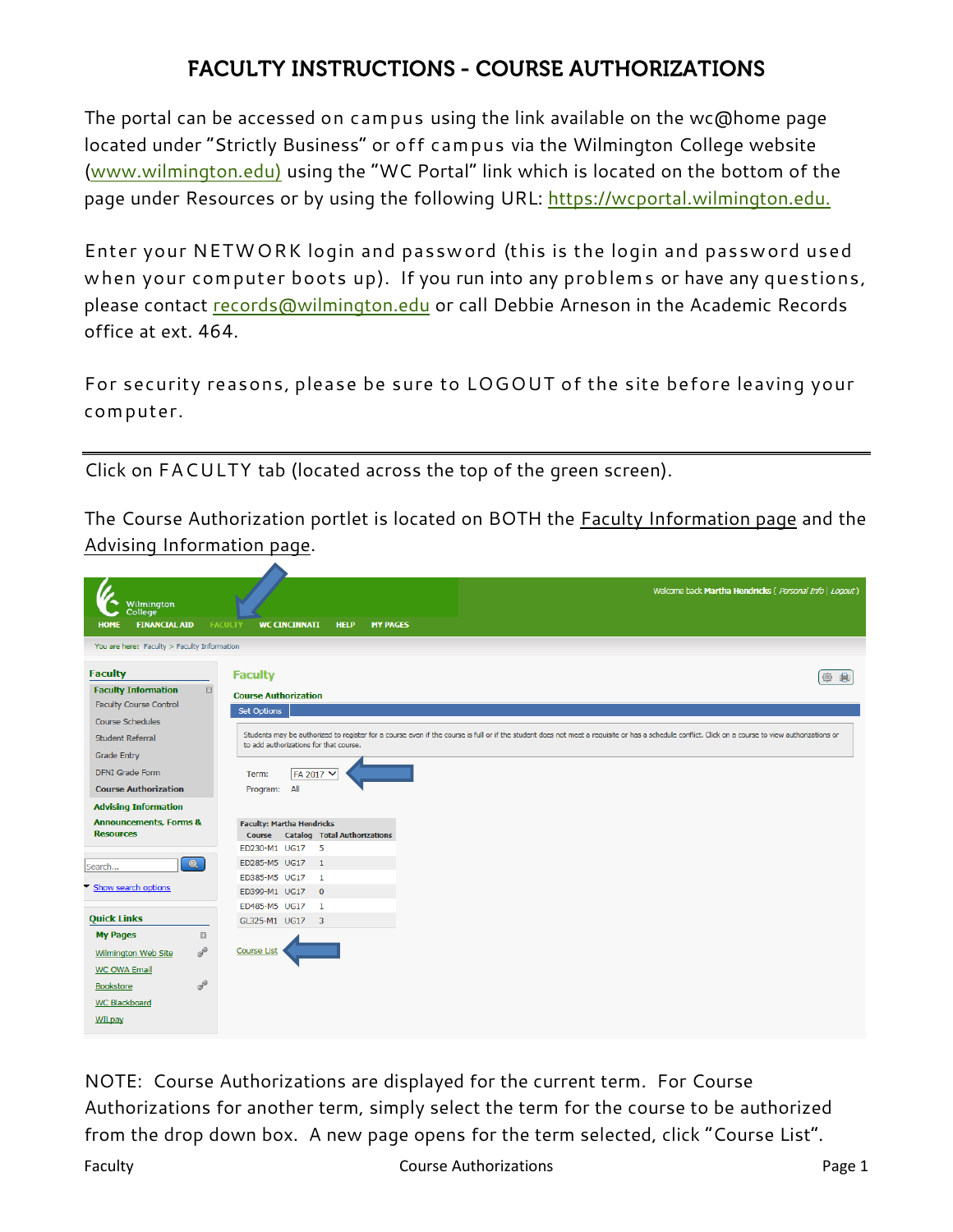| <b>Wilmington</b><br>College <sup>-</sup>                                                                         |                         |                                                                                                                                                                                                                                                                 |                                                                                 |                                                          |                                                                  |                                               |                                                            | Welcome back Martha Hendricks ( Personal Info   Logout) |  |  |
|-------------------------------------------------------------------------------------------------------------------|-------------------------|-----------------------------------------------------------------------------------------------------------------------------------------------------------------------------------------------------------------------------------------------------------------|---------------------------------------------------------------------------------|----------------------------------------------------------|------------------------------------------------------------------|-----------------------------------------------|------------------------------------------------------------|---------------------------------------------------------|--|--|
| <b>FINANCIAL AID</b><br><b>HOME</b>                                                                               |                         | <b>FACULTY</b><br><b>WC CINCINNATI</b>                                                                                                                                                                                                                          |                                                                                 | <b>HELP</b>                                              | <b>MY PAGES</b>                                                  |                                               |                                                            |                                                         |  |  |
| You are here: Faculty > Faculty Information                                                                       |                         |                                                                                                                                                                                                                                                                 |                                                                                 |                                                          |                                                                  |                                               |                                                            |                                                         |  |  |
| <b>Faculty</b>                                                                                                    |                         | <b>Faculty</b>                                                                                                                                                                                                                                                  |                                                                                 |                                                          |                                                                  |                                               |                                                            |                                                         |  |  |
| <b>Faculty Information</b><br><b>Faculty Course Control</b><br><b>Course Schedules</b><br><b>Student Referral</b> | $\boxed{::}$            | Set Options                                                                                                                                                                                                                                                     | <b>Course Authorization - Course List</b><br>Course Authorization > Course List |                                                          |                                                                  |                                               |                                                            |                                                         |  |  |
| Grade Entry<br><b>DFNI</b> Grade Form<br><b>Course Authorization</b>                                              |                         | Students may be authorized to register for a course even if the course is full or if the student does not meet a requisite or has a schedule conflict. Click on a course to view authorizations or<br>to add authorizations for that course.<br>Term: SP 2018 V |                                                                                 |                                                          |                                                                  |                                               |                                                            |                                                         |  |  |
| <b>Advising Information</b>                                                                                       |                         | <b>Show</b>                                                                                                                                                                                                                                                     |                                                                                 |                                                          |                                                                  |                                               |                                                            |                                                         |  |  |
| <b>Announcements, Forms &amp;</b><br><b>Resources</b>                                                             |                         | Courses I am teaching                                                                                                                                                                                                                                           |                                                                                 |                                                          |                                                                  |                                               | $\bigcirc$ All courses I can authorize<br>$\checkmark$     |                                                         |  |  |
| Search<br>Show search options                                                                                     | $\overline{\mathbf{O}}$ |                                                                                                                                                                                                                                                                 |                                                                                 |                                                          |                                                                  |                                               | Program: All                                               | $\checkmark$<br>Department: All Departments<br>Search   |  |  |
|                                                                                                                   |                         | <b>Courses Available for Authorizations</b>                                                                                                                                                                                                                     |                                                                                 |                                                          |                                                                  |                                               |                                                            |                                                         |  |  |
| <b>Quick Links</b>                                                                                                |                         | <b>Course</b>                                                                                                                                                                                                                                                   |                                                                                 |                                                          | Program Catalog All Requirements Capacity Schedule Conflict      |                                               |                                                            |                                                         |  |  |
| <b>My Pages</b>                                                                                                   | $\boxed{\div}$          | ED230-M1 UNDG                                                                                                                                                                                                                                                   |                                                                                 | <b>UG17</b>                                              | $\mathbf{O}$                                                     | 0                                             | $\mathbf 0$                                                |                                                         |  |  |
| Wilmington Web Site<br><b>WC OWA Email</b><br>Bookstore                                                           | $\sigma^2$<br>P         | ED285-M5 UNDG<br>ED385-M5 UNDG<br>ED485-M5 UNDG<br>GL325-M1 UNDG                                                                                                                                                                                                |                                                                                 | <b>UG17</b><br><b>UG17</b><br><b>UG17</b><br><b>UG17</b> | $\overline{0}$<br>$\mathbf{0}$<br>$\overline{0}$<br>$\mathbf{O}$ | $\mathbf{0}$<br>0<br>$\mathbf{O}$<br>$\bf{0}$ | $\mathbf{0}$<br>$\mathbf 0$<br>$\mathbf{0}$<br>$\mathbf 0$ |                                                         |  |  |
| <b>WC Blackboard</b><br>WILpay                                                                                    |                         |                                                                                                                                                                                                                                                                 |                                                                                 |                                                          |                                                                  |                                               |                                                            |                                                         |  |  |

Here you can view a list of all the courses you are teaching (default); however, if you are an area coordinator and are able to authorize courses taught by others, you would change the radial button from "Courses I am teaching" to "All courses I can authorize".

Click on the course needing the authorization.



Click "Add New Authorizations".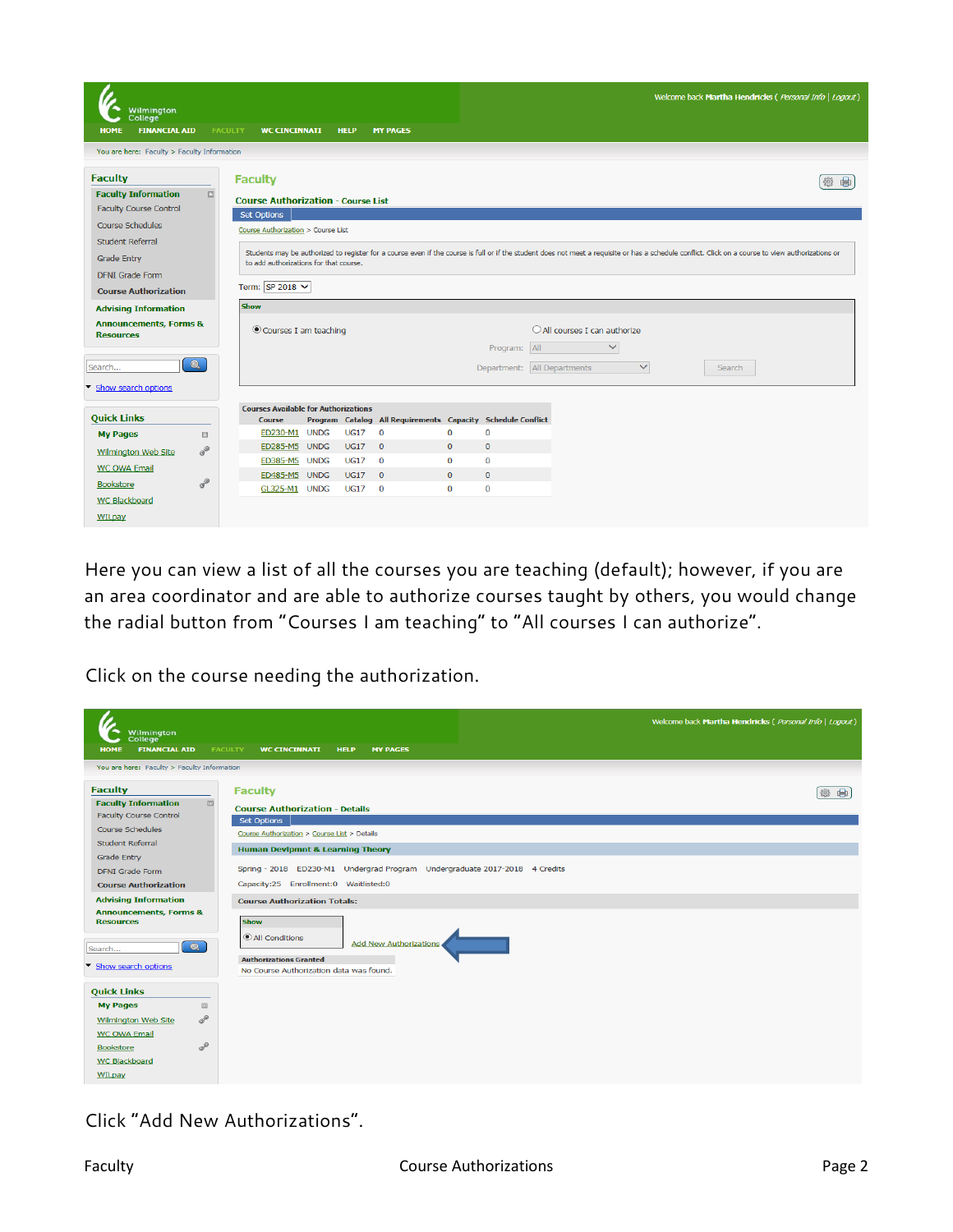

Enter in student name or ID number. Click Search.

Check the authorization(s) to be added and click "Add Authorization(s)".

|                                                                                                                                                                                                     | Welcome back Martha Hendricks (Personal Info   Logout)                                                                                                                                                                                                                                                                                                                                           |        |  |  |  |  |  |  |  |
|-----------------------------------------------------------------------------------------------------------------------------------------------------------------------------------------------------|--------------------------------------------------------------------------------------------------------------------------------------------------------------------------------------------------------------------------------------------------------------------------------------------------------------------------------------------------------------------------------------------------|--------|--|--|--|--|--|--|--|
| Wilmington<br>College<br><b>ADMISSIONS</b><br><b>HOME</b>                                                                                                                                           | <b>FINANCIAL AID</b><br><b>FACULTY</b><br><b>WC COMMUNITY</b><br><b>EMPLOYEE INFO</b><br><b>HELP</b><br><b>MY PAGES</b>                                                                                                                                                                                                                                                                          |        |  |  |  |  |  |  |  |
| You are here: Faculty > Faculty Information                                                                                                                                                         |                                                                                                                                                                                                                                                                                                                                                                                                  |        |  |  |  |  |  |  |  |
| <b>Faculty</b>                                                                                                                                                                                      | <b>Faculty</b>                                                                                                                                                                                                                                                                                                                                                                                   | 曲<br>蟲 |  |  |  |  |  |  |  |
| <b>Faculty Information</b><br>$\boxed{\Xi}$<br>Faculty Course Control                                                                                                                               | <b>Course Authorization - Details</b><br>Set Options                                                                                                                                                                                                                                                                                                                                             |        |  |  |  |  |  |  |  |
| Course Schedules<br><b>Grade Entry</b><br><b>DFNI</b> Grade Form                                                                                                                                    | Course Authorization > Course List > Details<br>The 'Requirements' Course Authorization was added for course ED230                                                                                                                                                                                                                                                                               |        |  |  |  |  |  |  |  |
| <b>Course Authorization</b><br><b>Advising Information</b>                                                                                                                                          | <b>Human Devipmnt &amp; Learning Theory</b>                                                                                                                                                                                                                                                                                                                                                      |        |  |  |  |  |  |  |  |
| <b>Announcements, Forms &amp;</b><br><b>Resources</b>                                                                                                                                               | Spring - 2018 ED230-M1 Undergrad Program Undergraduate 2017-2018 4 Credits<br>Capacity:25 Enrollment:0 Waitlisted:0                                                                                                                                                                                                                                                                              |        |  |  |  |  |  |  |  |
| $\mathbf{Q}$<br>Search<br>Show search options<br><b>Quick Links</b><br><b>My Pages</b><br>$\boxed{\Xi}$<br>P<br><b>Wilmington Web Site</b><br><b>WC OWA Email</b><br>$\sigma^2$<br><b>Bookstore</b> | <b>Course Authorization Totals: Requirements: 1</b><br>Show<br>All Conditions<br>$\bigcirc$ Requirements<br><b>Add New Authorizations</b><br><b>Authorizations Granted</b><br><b>Condition</b><br><b>Date Added</b><br><b>Added By</b><br><b>Student</b><br>ID<br><b>Remove</b><br><b>Reason</b><br>Requirement Instructor Approved 11/16/2017 Hendricks, Martha<br><b>Remove Authorizations</b> |        |  |  |  |  |  |  |  |
| <b>WC Blackboard</b><br>WILPay                                                                                                                                                                      |                                                                                                                                                                                                                                                                                                                                                                                                  |        |  |  |  |  |  |  |  |

Please note that Authorizations can also be removed by checking the appropriate authorization and clicking "Remove Authorizations".